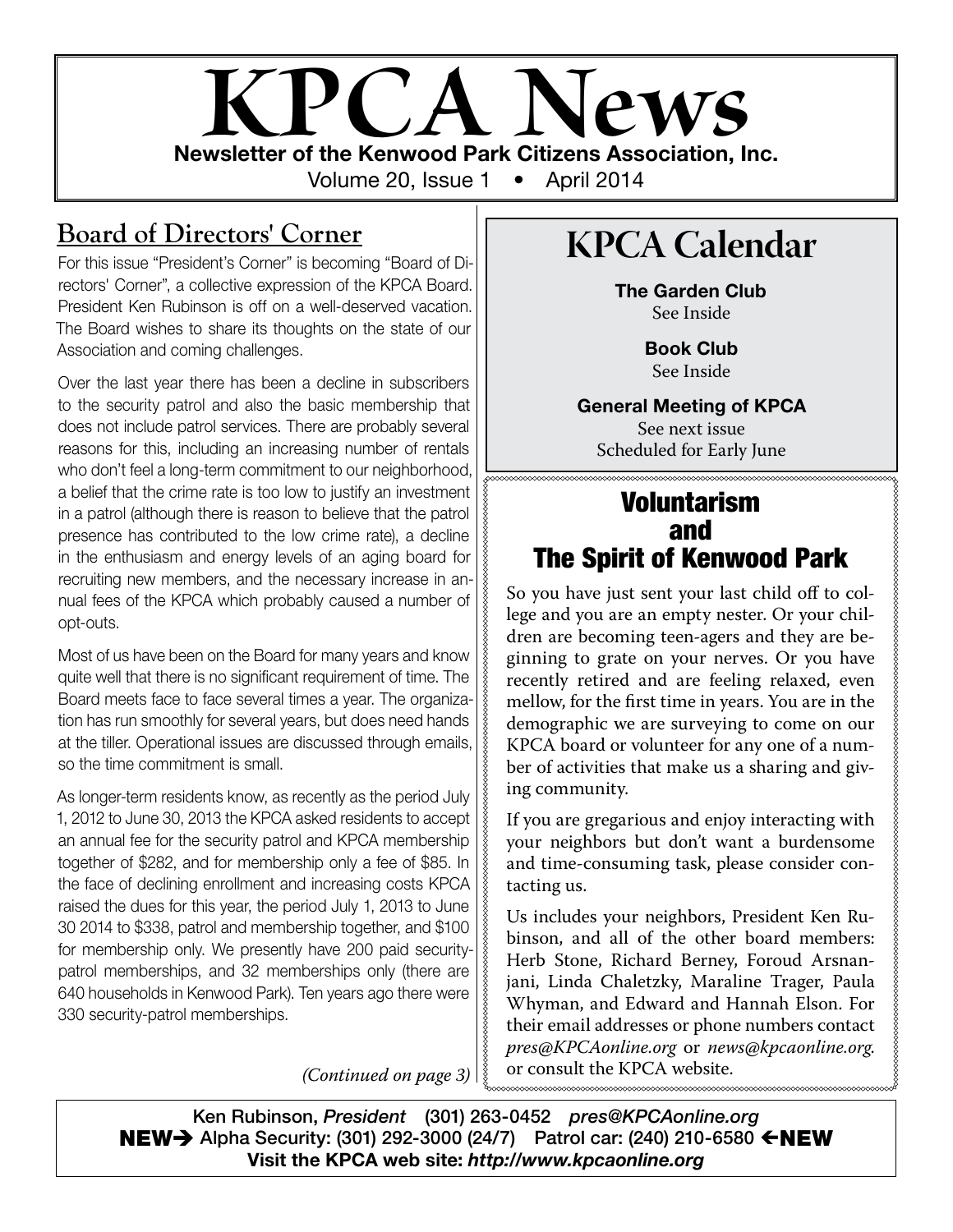# **Our District Police Commander Says:**

While we continue to be fortunate in the 2nd District and the County with generally decreasing crime rates, the past year has had some significant events which I wanted to bring to your attention, as many closures have been made.

On November 25, 2013, homeowners behind the Wildwood Shopping Center were victims of an armed home invasion. Videos of the suspects were obtained at a nearby business immediately after the event and shared with the public soon after. One of two suspects was identified as Gary J. Lee Thomas of Upper Marlboro. Detectives obtained a warrant for his arrest and he was recently arrested in D.C. on an unrelated charge. He will be transported to Montgomery County for service of that warrant after his release from DC custody. The second suspect is still unknown.

On March 13, 2014, a resident of Chevy Chase had her car taken at gunpoint. Two days later, this car was involved in a pursuit by U.S. Park Police officers in DC where shots were fired. One of these occupants, David Joel Sutton of DC, was determined to be responsible for the original carjacking and warrants are now on file for him which will be served upon his release from US Park Police custody.

Just last week, two suspects broke into a residence in Chevy Chase. After police were alerted, the suspects were spotted nearby and one was arrested after a lengthy foot pursuit. The suspect that was captured has been identified as Michael Keith Muschette of DC. The investigation into the identification of the second suspect is continuing.

All of these suspects live outside of Montgomery County but chose to commit their crimes here. I cannot stress enough that you know your neighbors and your neighborhoods better than anyone else, and you must be our eyes and our ears. If you see someone not familiar to your neighborhood acting in a suspicious manner, please make note of a description of the person and/or any associated vehicle and call our non-emergency number 301-279-8000. Your phone call may help us prevent a crime from occurring and/or discourage these criminals from coming back to Montgomery County. As we move into Spring and hopefully warmer temperatures, there will most likely be more criminal activity especially with suspects breaking into cars. Call us immediately and we will respond as soon as possible to investigate. Please remember to lock your cars and remove any items of value or those that appear to be of value (such as a laptop case). Do not leave spare keys on or inside your vehicles.

On a traffic safety note, officers from the 2nd District are conducting aggressive enforcement of cell phone and texting laws. Traffic officers issued 31 tickets in under one hour today and will continue to do enforcement operations to make our roads safer. One crash on a major artery during rush hour makes life miserable for the rest of us using that road. Is that text or call really that important to risk your life and the lives of other drivers? Remember – it is against the law for a driver to use their hands to use a handheld telephone while the motor vehicle is in motion. HANDS FREE AT ALL TIMES WHEN THE CAR IS IN MOTION. Contrary to popular belief, holding a phone in your hand<br>and using the speakerphone is a violation if the car is in and asing the speakerphone is a violation if the ear is in<br>motion. READING/WRITING/SENDING texts or other metion. That residents which respects to receive the care of other travelled portion of the roadway regardless of whether it is in motion or stopped. Please share this information with your children as I will be asking officers to step up enforcement operations near our schools also. Contrary to popular belief, holding a phone in your hand

Thanks for doing your part to keep our neighborhoods, roads and families safe. Please call me if you have any concerns.

### **BRIDGERGENCY 301-279-8000** EMERGENCY 911

#### Interested in playing bridge or starting a bridge club **NEW NUMBER FOR THE 2ND DISTRICT:** Fitchett at (301) 229-8400 or Christina Lobo at (301) **240-773-6700**

Captain David Falcinelli Commander – 2nd District 301-652-9200



Todd Wood Real Estate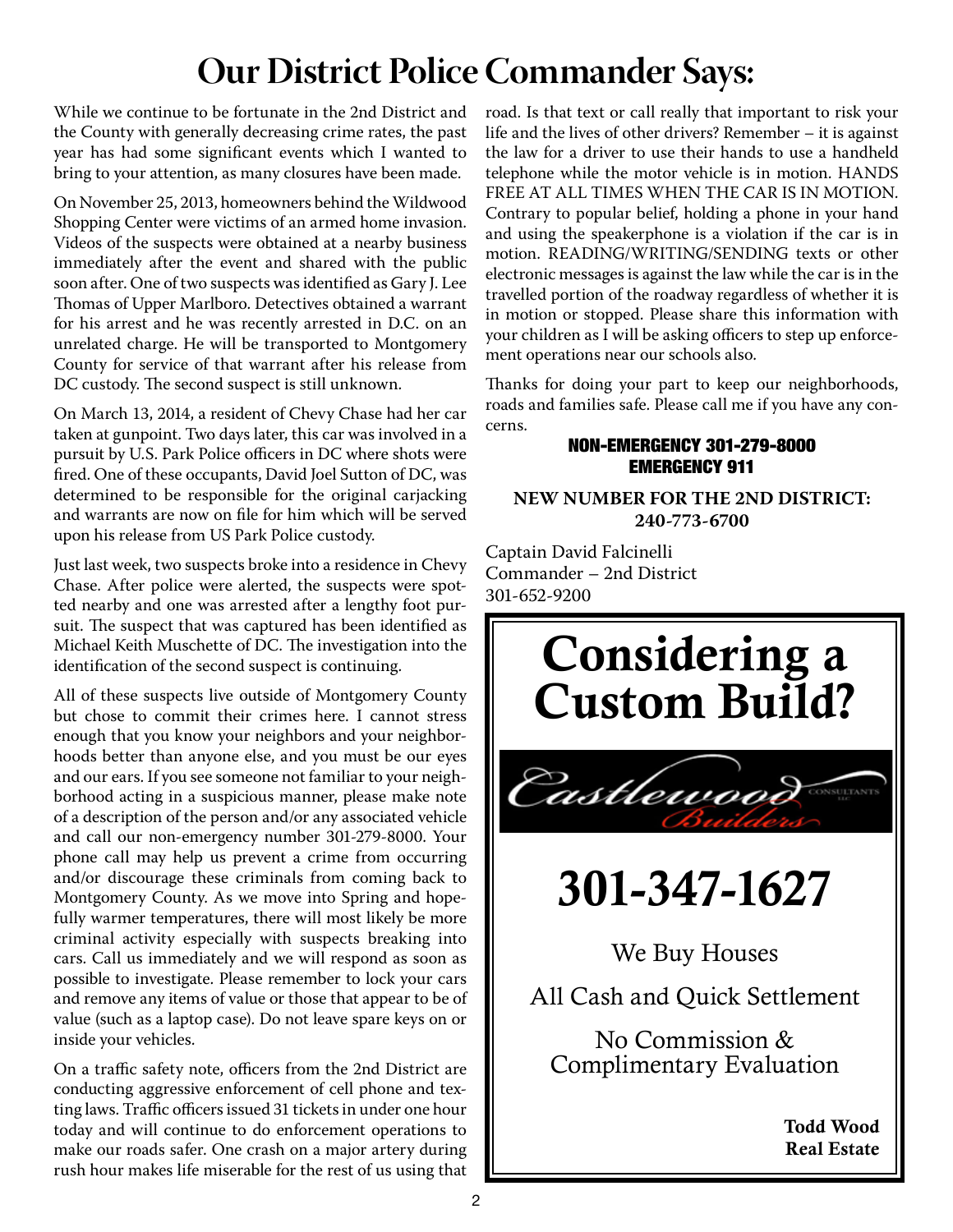### **Board of Directors' Corner** *— Continued from front page*

In an effort to secure more members, the Board has resolved to reduce the fees for the upcoming year starting July 1, 2014. The new fee structure is under review. This will done even though the KPCA is eating into its reserves at this time. A scale-back in services may be necessary in order to remain viable financially. In a first decision, the Board decided not to have a potluck this year, which normally has come at the end of April. Curtailment of security-patrol hours may become an option at some future time. If we can increase membership none of these options may be necessary. A sufficient response could even result in longer hours of the patrol operation.

The Board is not satisfied with the service provided by Alpha Security, the current security-patrol provider. There have been justified resident complaints. We want to encourage anyone who is not satisfied to contact us through pres@KP-CAonline.org or news@kpcaonline.org (or by phone). Your messages are promptly made available to the entire Board. The Board is presently considering a new contractor for this service while still trying to improve Alpha's service. (Alpha has terminated employees because of our complaints.) We are re-stating the services we require the security-patrol to provide our members in another part of this Newsletter.

In accordance with our by-laws, an election for a new Board will be scheduled for June. The date will be publicized in the next Newsletter and on our website. The by-laws require that a meeting of the community open to all members for the purpose of voting be publicized at least 20 days before the vote. However, all residents are welcome to attend the meeting. There will also be an open agenda, and questions concerning KPCA will be welcome. The meeting will take place at Walt Whitman high school.

In the past Board members have been elected by acclamation. This does not have to be the case. There is great inter-



I help people make books about their lives Located in Kenwood Park Free one-hour consultation

est in having new members. If the spirit moves you, please contact Ken Rubinson, or any of us to express your interest. As things presently stand, the positions of President and Treasurer may be empty. Ken Rubinson has indicated he will not serve beyond the June time period. The Board is very grateful for his excellent service, and wishes to convey that sentiment to the community.

We wish you a warm and happy Spring!



**friends. Meet our verified contractors for free estimates. Save even more if you join in with others doing similar projects.**

- **Go to ServiceAGroup.com**
- **Register or Request a Quote**
- **Find contractors working on projects nearby**
- **Get unbeatable savings from reliable, local and top quality service professionals**
- **Try it today..It's Free!**

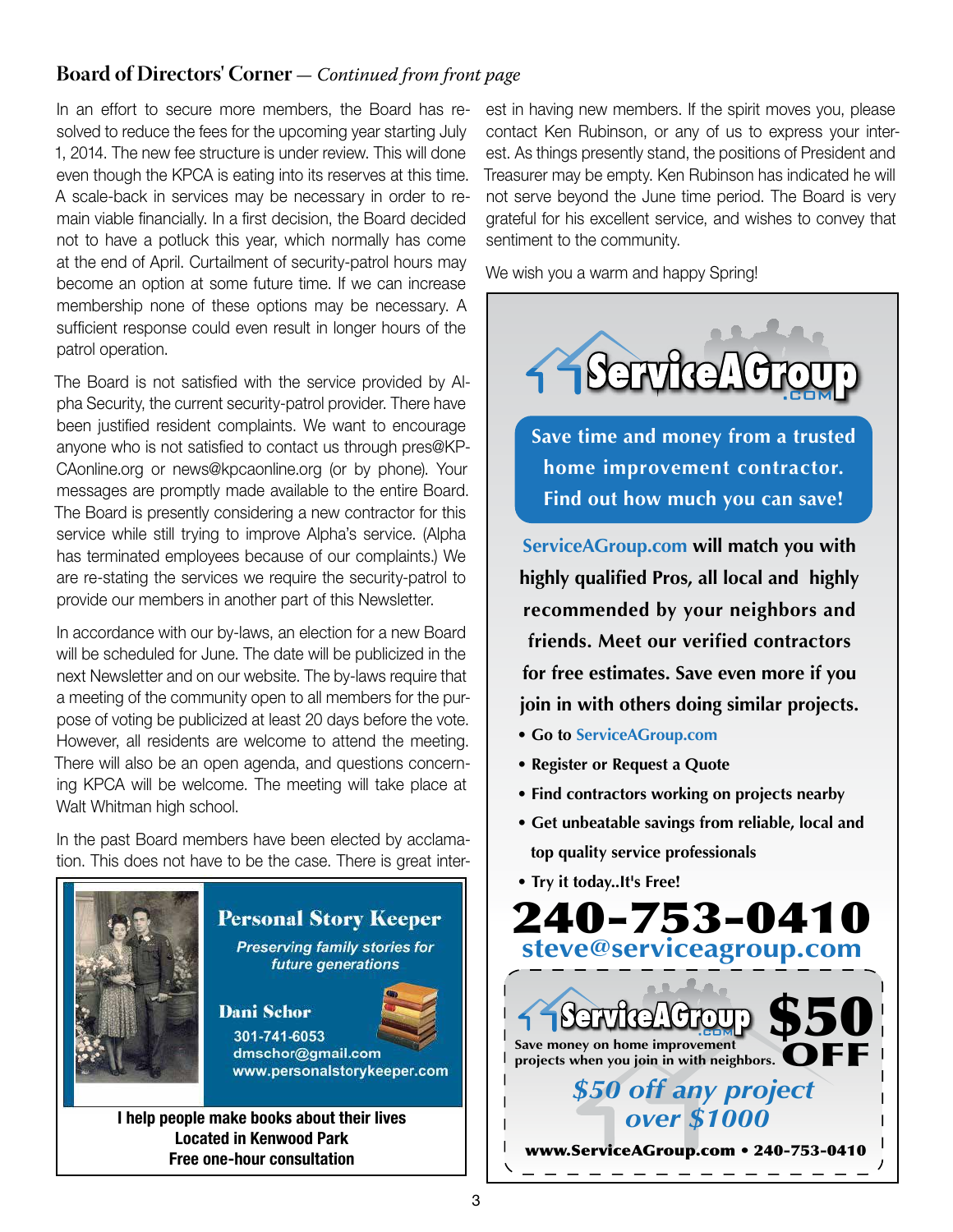# *The Real Estate World* **Let's talk local**

Kenwood Park is a community in flux. Where once it was thought that the houses and land were too expensive to become tear downs to make way for new construction, the most recent sales have proven this to be erroneous thinking. On Millwood Road alone, there have been four tear downs. And that's just on the south side of Lenox Road. And the new homes are selling.

But let's get one thing straight. Builders are looking for the best deal possible. They are only willing to pay 33- 40% of what they can eventually sell as new construction. That is what enables them to make a healthy profit.  $\&$ End users, (who are those who will live in the house), will generally pay more because the updates, preventative maintenance, schools and curb appeal mean more to them. They are looking at the long haul not at a quick turnaround. Like me, you probably receive fishing letters from builders,or those who represent them, saying they will buy your home with no fuss or bother, and no real estate commission. Builders send these letter far and wide,  $\hat{\&}$ hoping that someone will bite. But you should also know that if you buy into this you will be unrepresented in the process, there will be no competition for your property, and you will likely sell for less than you would otherwise realize if your home was to go on the open market.

Going on the open market is the most advantageous way to sell a house. With maximum exposure to both end users and builders through the multiple list service and other media, there is not only representation for the seller but also the likelihood for competition for the property. The recent history in Kenwood Park over the last year has shown that most of the homes that were on the open market received multiple offers with the eventual price exceeding the asking price. The market is hot because there is so little available for buyers to actually purchase. The sale of a home is often the largest single asset transaction most people make. It is important to know what matters most to you – just getting rid of the home or maximizing your home's value.

As of this writing in Kenwood Park there are two homes for sale: 5816 Plainview Road (new construction) for \$2.399M, and 6508 Kenhill Road for \$1.725M. There are 5 under contract: 6120 Plainview Road for \$1.349M, 6813 Millwood Road for \$1.945M (new construction), 5849 Marbury Road for \$950K, 7209 Marbury Road for \$1.050M and 6253 Clearwood Road for \$1.050M. The last four went under contract in ten days or less. There is one home for rent in the multiple list system at 6220 Robinwood Road for \$4,500.

> *Contributed by Linda Chaletzky lchaletzky@eversco.com*

\*Statistics are taken from the Metropolitan Regional Information System for three areas: Washington, D.C., Montgomery County, Maryland, and Fairfax County, Arlington, Alexandria, and Falls Church in Virginia.



XXXXXXX

# Bridge

Interested in playing bridge or starting a bridge club in Kenwood Park? Please call KP residents Gloria Fitchett at (301) 229-8400 or Christina Lobo at (301) 229-3490. We could start playing this spring.

### Email Notifications

The KPCA is now sending out neighborhood information by email about four times a year and also if there is a warning needed about safety issues in the neighborhood. These include if a theft occurs, the presence of aggressive solicitations being made house to house, and if a child has been made uncomfortable by interaction with a stranger in the area.

Since all our neighbors do not have email or are not registered, we ask that the safety information be relayed by those who do receive the messages to their unconnected neighbors. If you wish to join in and have these messages delivered to you, we will encourage you to join our website.

# **KPCA GARDEN CLUB NEWS**

So what does the garden club do? We get together to meet neighbors, share gardening ideas, beautify our neighborhood public spaces, and teach our kids about the joy and satisfaction of working with nature and making things grow.

Plans for 2014, will include a coffee hour Q & A on the use of native plants for low maintenance gardens, with the wonderful garden designers from "New Leaf Designs "and a neighborhood social at the Durbin Rd. Triangle.

There will be a plant swap social in April. The date will be set shortly.

Please Contact: *sinalymroy@gmail.com* or 301-229- 3459 to be included in our email list and make sure you are updated on all our events.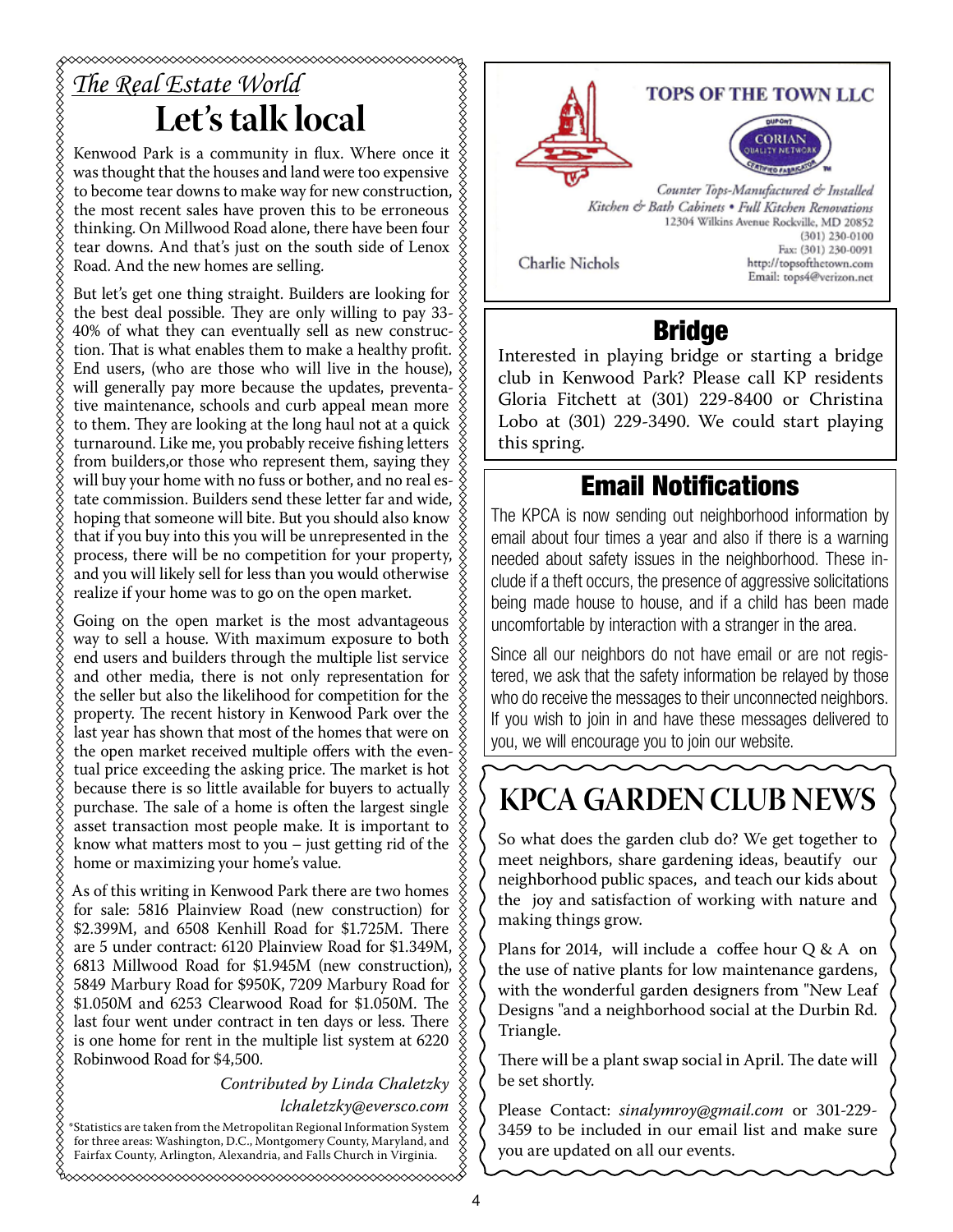### New Security Service and Changes in Requests for Vacation Coverage

The security security service that we had in Kenwood Park was bought out, and its quality deteriorated significantly. As a result, as of December 1st, it was replaced with Alpha Security. At this time we are continuing to use Alpha Security, but we have had service problems with them as well. The board is meeting in camera in a few days to decide whether to work with Alpha for a more responsive service or look for a new contractor.

As before, the security service operates on a variable schedule: either 8 P.M. to 4 A.M. or 9 P.M. to 5 A.M. on a random basis.

Note the telephone numbers for Alpha. The phone at the office of the service at **301-292-3000** is manned 24/7, although part of the time it is an answering service.

For an evening emergency when the patrol car is on duty in Kenwood Park, it can be reached at **240-210-6580**.

The emergency service is for the **whole community**, although far too few homes are supporting the patrol. Do your part and help the KPCA pay for the patrol.  $\mathcal{W}_{\text{e}}$  all benefit from its presence.

## What the Security Service Provides

The security service operates through the evening, night, and morning. A marked patrol car circulates through Kenwood Park, traversing all streets, several times a shift. There are appropriate dwell times at various locations. The patrol car can be contacted at 240-210-6580. If you want vacation coverage, call the Security Office, (not the patrol car) at 301-292-3000, during the working week. The officer on duty in the patrol car will be instructed to make a walk around your property for the dates you determine, and he will clear away accumulating newspapers or mail, placing those items in a location not visible from the street. If you have an alarm service you can inform the security service and the alarm service, so that they can contact each other. In the event of evidence of forced entry of a property, the security service can notify the home-owner and the police. If the security patrol officer witnesses a criminal-entry he will immediately notify the police.

# Neighborhood Services Available

#### **Baby Sitters**

| L. Sorcher (Certified)                                                     | (301) 229-2328 |
|----------------------------------------------------------------------------|----------------|
| C. Goldman                                                                 | (301) 320-1582 |
| Michelle Dressner                                                          | (301) 652-5453 |
| Olivia Barber                                                              | (301) 760-7535 |
| Katie Choppin (certified)                                                  | (301) 229-9139 |
| Carly Choppin (certified)                                                  | (301) 229-9139 |
| Anne Charpentier (certified)                                               | (301) 320-4310 |
| Bailey and Hannah (sisters, H.S. stu-<br>dents, both CPR cert., Children's |                |
| Hospital, babysitting cert.                                                | (301) 312-8606 |
|                                                                            |                |

#### Leaf Rakers, Snowshovelers, Odd Jobs

Isaac Bacon (Whitman HS student) is offering to do yard work, spring clean-up, and any other odd job (240) 507-8075

| IsaacBacon43@gmail.com                                     |                |
|------------------------------------------------------------|----------------|
| <b>Shafi Noss</b>                                          | (301) 325-8360 |
| Amber White                                                | (301) 588-6474 |
| (apamberpower@gmail.com (loving and reliable dog walker)   |                |
| Alex (10th grader at French Int'l School) acpiot@gmail.com |                |

Ray Shao (DIY handyperson/lawn mowing) (240) 421-5095 **Chris Fowler (lawns, water plants, pet care, move** 

heavy objects *chris.fowler419@gmail.com (301) 455-8187*

#### GET LISTED HERE FREE:

Leave name and phone number with Editor, Edward Elson, at (301) 320-2837 or email *news@kpcaonline.org*



# Book Group

The Kenwood Park Book Club will meet again on April 17 and we are reading Sandra Day O'Connor's *Out of Order: Sto-*

*ries from the History of the Supreme Court*. Contact *sjgust@msn.com* for more information.

| <b>Advertise in the</b><br><b>KPCA News</b> |                                           |                |                                 |  |
|---------------------------------------------|-------------------------------------------|----------------|---------------------------------|--|
|                                             | <b>Dimensions</b>                         |                | <b>Price</b>                    |  |
| <b>Size</b>                                 | Inches                                    | Picas          |                                 |  |
| <b>Business Card</b>                        | $2''$ h x $3'/3$ w                        | $12 \times 22$ | \$30                            |  |
| Quarter-Page                                | 5" h x 3 <sup>2</sup> / <sub>3</sub> " w  | $30 \times 22$ | \$40                            |  |
| Half-Page Horiz.                            | 5" h x 71/2" w                            | $30 \times 45$ | Contact:<br><b>Edward Elson</b> |  |
| Half-Page Vert.                             | 10" h x 3 <sup>2</sup> / <sub>3</sub> " w | 60 x 22        | news@kpcaonline.org             |  |
| <b>Full Page</b>                            | 10" h x 71/2" w                           | 60 x 45        | (301) 320-2837                  |  |

Delivered to every home in Kenwood Park!